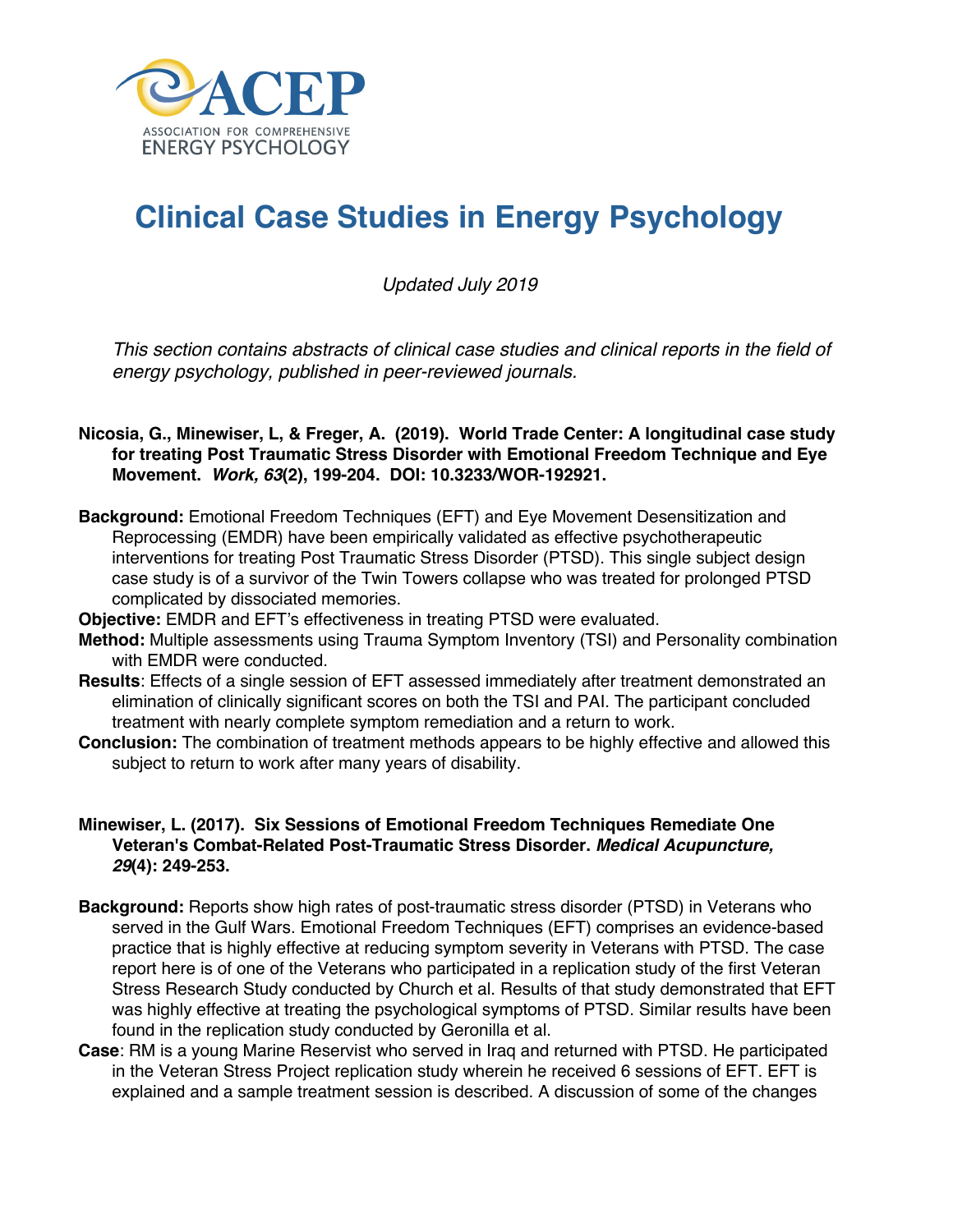that have occurred for RM is included.

- **Results:** The patient's PTSD scores dropped from a high clinical score of 60 before treatment to 40 after 6 sessions and to a clinical score of 22 at 6 months follow-up. His insomnia, which had been at a clinical level, reduced as did his pain and measures of psychologic distress, as measured in the Symptom Assessment–45 instrument.
- **Conclusion:** Six sessions of EFT reduced PTSD scores dramatically and improved RM's life. He continues to use EFT to manage stress in his life.

## **Cartland, A. (2016). Emotional Freedom Techniques (EFT) remediates dental fear: A case series.** *Energy Psychology Journal, 8***(2), 42-66.**

The suitability of Emotional Freedom Techniques (EFT) as a treatment for dental fear was investigated, using a case series design. The sample comprised four women with high dental fear and one woman with anxiety in regards to gagging (but low dental fear), all aged between 52 and 70 (M = 60.8). Over eight weeks, repeated measures were collected during a threeweek baseline phase, a four-week treatment phase, and at posttest. Follow-up was conducted at an average of 7.5 months. Weekly target measures tracked state anxiety, state dental anxiety, and the averseness of common dental stimuli. Trait dental fear, negative dental beliefs, and traumatic stress were evaluated at pretest and posttest. During the treatment phase, four sessions of EFT treatment (of one-hour duration) were administered to each participant. By study's end, participants' scores (collectively) on one to six (out of ten) commonly feared dental stimuli had moved into the normal range. Pretest and posttest analysis indicated that all four of the high dental fear participants achieved reliable and clinically significant change on measures of trait dental fear and/or state dental anxiety, and, for three of them, on negative dental beliefs. These changes mean a reduction in scores away from the clinical mean toward the normal mean, of a size equal to or greater than two standard deviations of the clinical mean, and which could not be due to measurement error (that is, it is more than 1.96 times as large as the standard error of the difference) but can be trusted to be reliable using the Reliable Change Index (RCI  $>$  1.96,  $p <$  .05). Follow-up data for the three participants that responded to the request indicated that gains were held and in some cases increased. Results are consistent with randomized controlled trials, systematic reviews, and meta-analyses showing that EFT is an evidence-based treatment for anxiety.

#### **Kalla, M. (2016). Supporting chronic disease healthcare through remote Emotional Freedom Techniques (EFT) treatment and self-care: An evaluation using the WHO determinants of health.** *Energy Psychology Journal, 7***(2). DOI:10.9769/EPJ.2016.8.1.MK**

The United Nations World Health Organization (WHO) defines determinants that influence people's health, such as income, education, social support, physical environment, access to health services, personal behaviors, and gender. This study explores delivery of a therapeutic intervention called Emotional Freedom Techniques (EFT) and self-administration of EFT in chronic disease patients from the perspective of the WHO determinants of health. Sixteen participants, including eight EFT practitioners and eight chronic disease patients, described their experiences of EFT in semi-structured interviews. Data was analyzed using Interpretative Phenomenological Analysis (IPA) methodology. Four major themes were identified: practitioner and client experiences of online EFT therapy, experiences of telephone EFT therapy, experiences in online support groups, and the use of EFT for self-care. Participant accounts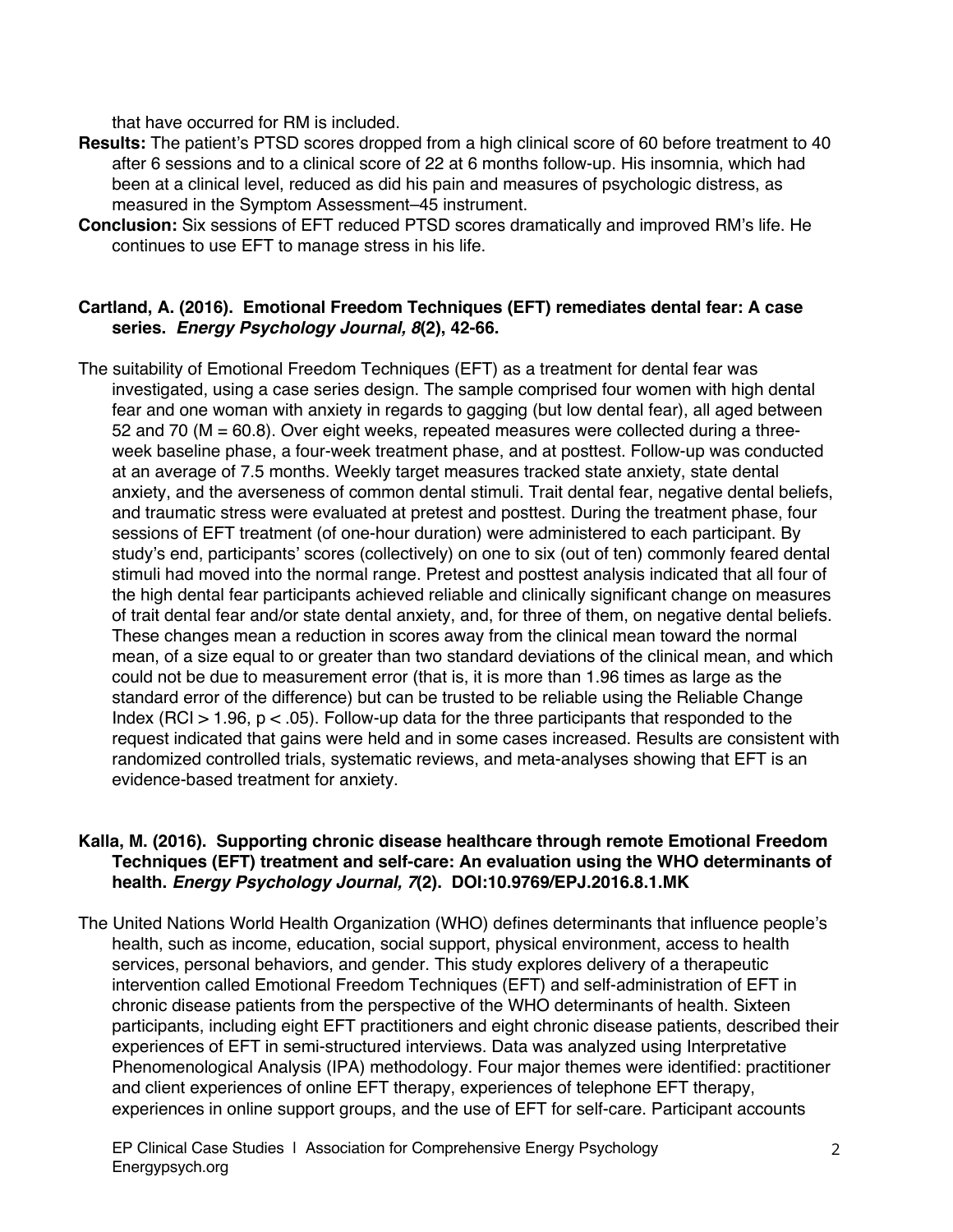illustrated EFT's value in alleviating barriers to access to health services and facilitating selfcare in chronic disease patients. Online and telephone delivery of EFT offered a useful alternative for residents of remote and rural areas without access to mental health services. EFT is effective in groups using online videoconferencing platforms to provide a social support network. Additionally, EFT is favored by the study's participants for selfcare, maintaining positive mood, and for general well-being.

## **Kalla, M., Simmons, M., Robinson, A., & Stapleton, P. (2016). Emotional Freedom Techniques (EFT) as a practice for supporting chronic disease healthcare: A Practitioners' Perspective.** *Disability and Rehabilitation, 40***(14), 1654-1662. DOI: 10.1080/09638288.2017.1306125 http://dx.DOI.org/10.1080/09638288.2017.1306125**

- **Purpose:** The objective of the present study was to explore Emotional Freedom Techniques (EFT) practitioners' experiences of using EFT to support chronic disease patients. This was part of a larger study exploring chronic disease patients' and EFT practitioners' experiences of using EFT to support chronic disease healthcare.
- **Methods:** A qualitative approach was deemed suitable for this study. Eight practitioners were interviewed using semi-structured interviews via telephone or Zoom (an online videoconferencing platform). Interviews were transcribed verbatim and data was analyzed using Interpretative Phenomenological Analysis methodology.
- **Results and conclusion:** This article presents two super-ordinate themes which explore application of EFT for addressing emotional issues faced by chronic disease patients, and for management of physical symptoms, respectively. Chronic disease patients may benefit from a holistic biopsychosocial, patient-centered healthcare approach. EFT offers potential as a technique that may be used by health practitioners to support the psychosocial aspect of chronic disease healthcare.

#### **Implications for Rehabilitation**

Rehabilitation professionals should incorporate suitable psychological interventions (e.g., EFT) to improve coping and acceptance in physical chronic disease patients and alleviate their fears about the future. Rehabilitation professionals are also recommended to address in chronic disease patients, long-standing or unresolved emotional issues, including past traumas from early life, using EFT or another suitable intervention. Rehabilitation professionals should help improve patients' emotional states using EFT to enhance physical symptom management.

#### **Steel, J.M. (2016). Tapas Acupressure Technique (TAT) for reducing stress and increasing self-esteem: A self-study.** *Energy Psychology Journal, 8***(1). DOI: 10.9769/EPJ.2016.8.1.JMS**

The TAT Protocol for Stressful Events was used for 10 sessions over a period of 3 weeks to explore whether TAT would be an effective tool for managing stress and increasing feelings of selfworth. Information was collected in pre and post TAT overall feelings of self-worth, positive state and negative state scales. The Sorensen Self-Esteem Test was used as a baseline self-esteem measure and reissued at the end of the study. A list of 10 free association words was collected before engaging in any treatment, pre and post sessions and at the end of the treatment period. Quantitative analysis of the scales showed an increase in overall sense of self-worth and an increase in positive states post TAT session compared to the pre-sessions markers. Negative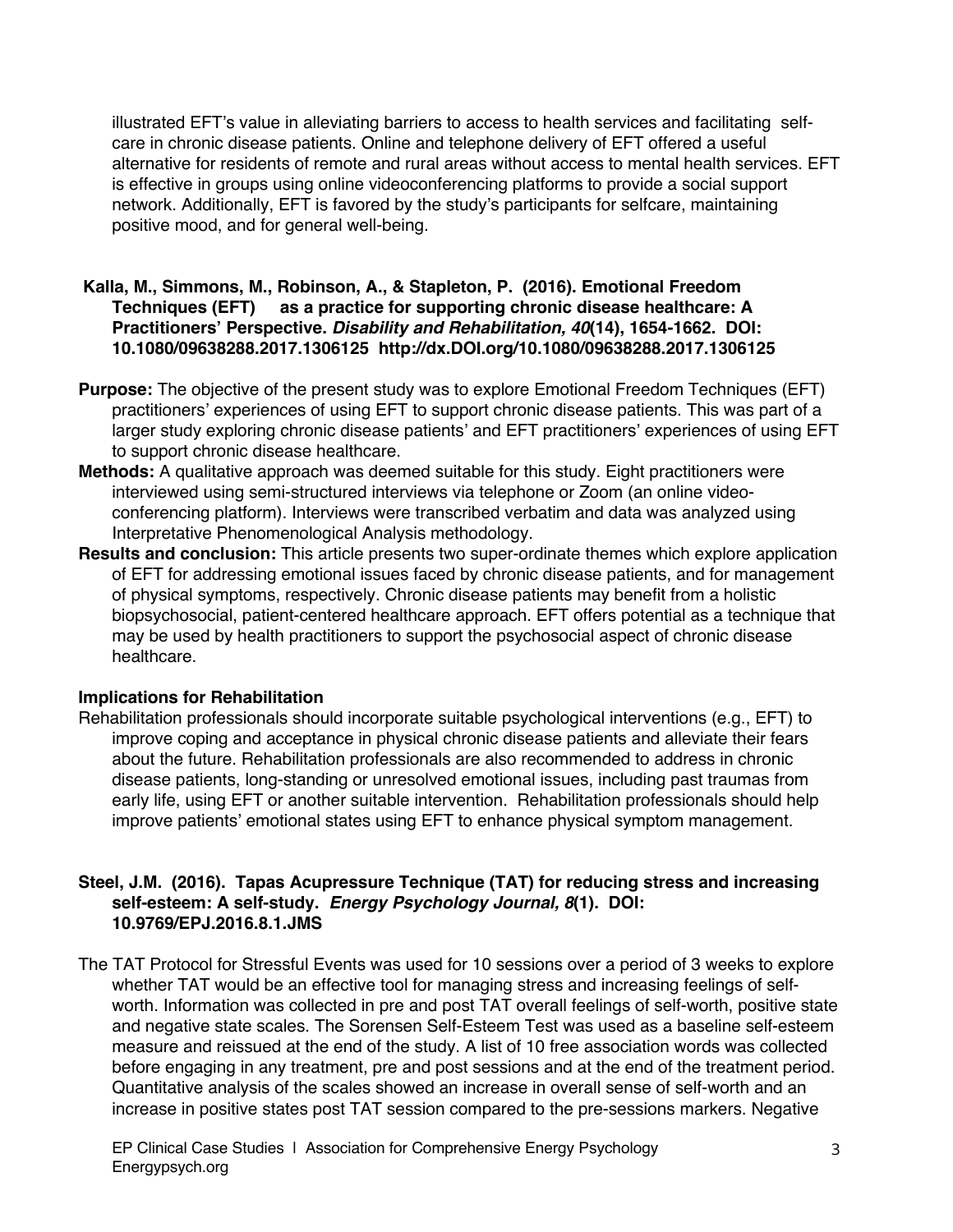and positive states varied throughout the treatment period while self-worth increased, suggesting TAT enabled increased emotional self-regulation when dealing with stressful situations. The follow up Sorensen Self-Esteem test improved by 28%. A qualitative analysis of the free association words suggests an increase in feelings of balance and calm and a decrease of negative self-image.

#### **Libretto, S., Hilton, L., Gordon, S., Zhang, W., & Wesch, J. (2015). Effects of Integrative PTSD Treatment in a Military Health Setting.** *Energy Psychology: Theory, Research, and Treatment, 7***(2), 33-44. DOI:10.9769/EPJ.2015.11.1.SL**

Research indicates that the current standard of care for combat-related stress disorders and related conditions is not maximally effective, nor does it fully address the biopsychological aspects, complexity, and overlap of precursors and comorbidities characteristic of posttraumatic stress disorder (PTSD). There is need for comprehensive interventions based upon both neuroscientific information and new integrative care models. The Warrior Combat Stress Reset Program (Reset), an innovative intensive outpatient behavioral health program at the Carl R. Darnall Army Medical Center at Fort Hood, Texas, provided integrative care for active-duty service members for the treatment of PTSD symptoms from 2008 to 2015. The Reset protocol combined trauma-focused behavioral health techniques with complementary and alternative medicine (CAM) modalities including acupuncture, massage, Reiki, reflexology, and yoga. A retrospective, observational, quasi-experimental design was employed to determine the change in health outcomes from pre- to post-treatment. Treatment outcomes were analyzed for 764 service members who attended the 3-week behavioral health program between 2008 and 2013. Results indicate significant reductions in PTSD symptoms (PTSD Checklist–Military version; p < .001), anxiety (Beck Anxiety Inventory;  $p < .001$ ), depression (Beck Depression Inventory II;  $p <$ .001), and pain (Oswestry Pain Index;  $p < .001$ ) from pre- to posttreatment. Outcome analysis by year indicates steady improvements in treatment gains for these major outcomes over time. Advancement is occurring in the search for effective, evidence-based treatments for PTSD. Reset demonstrated promise for reducing symptoms of PTSD, anxiety, and depression through its integrative approach combining traditional and trauma-focused psychological therapy with CAM treatments.

#### **Wauthier-Freymann, Y. (2015). Simple Versus Complex Trauma: A Clinician's Guide to Indications, Treatment Plans, and Therapeutic Methods.** *Energy Psychology Journal, 6***(2). DOI: 10.9769/EPJ.2014.11.2.YF**

This clinical report is intended to guide practitioners in the identification and treatment of simple and complex trauma. It addresses the questions: How can the clinician distinguish between a simple trauma and a complex trauma? How can attachment disorders be managed, and what impact do they have on the processing of traumatic memories? What type of treat-ment plan is indicated once the nature of the trauma has been identified? When these questions are answered, treatment can proceed efficiently. A structured approach for assessing trauma is presented, beginning with the defining characteristics of simple and complex trauma. A threestage treatment plan is presented for each of the two types of trauma. This structure enables the identification of interventions that are safe and appropriate for the client, operating within a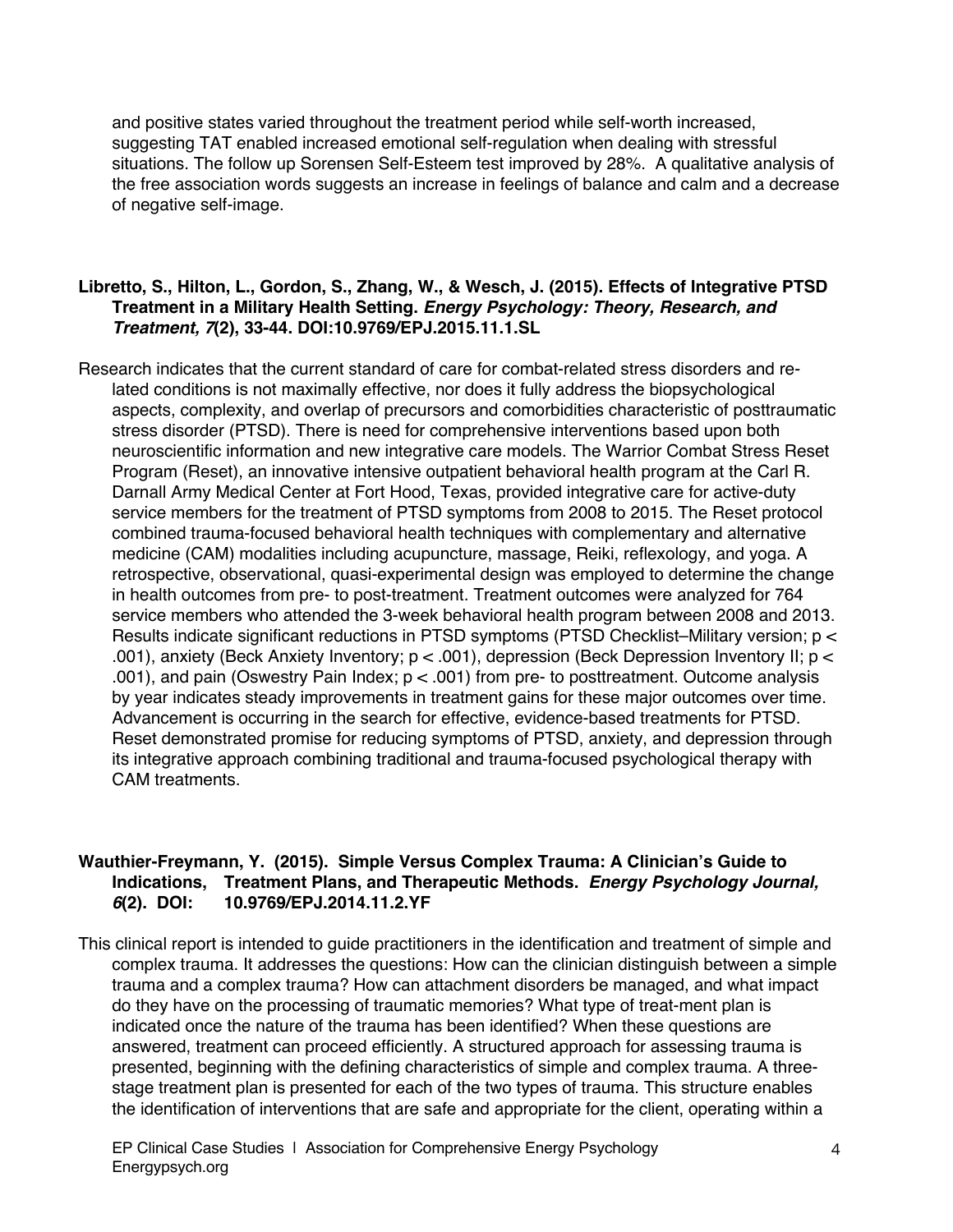therapeutic range that avoids the extremes of abreaction (overwhelming emotional release) and disso-ciation from emotional and physical sensation. Intervention includes elements drawn from energy psychology, heart coherence, Internal Family Systems, and Compassion Focused Therapy (CFT). This approach re-mediates successfully most psychological trauma.

## **White, I. C. (2015). It helps me to love my work: An interpretative phenomenological analysis of the senior therapist experience of using Energy Psychology in Psychotherapy for Trauma. Master's thesis. http://hdl.handle.net/10788/2054**

- Energy psychology is a novel and controversial family of mind/body approaches used in the treatment of a variety of psychological disorders including post-traumatic stress disorder, anxiety, and depression. The approaches are based on combining concepts from traditional Chinese medicine with simple cognitive interventions. Initial empirical investigation supports claims of efficacy.
- The aim of this study is to expand and enrich existing research about the use of energy psychology in psychotherapy for trauma, through analysing the accounts of three experienced psychotherapists. Interpretative phenomenological analysis (IPA) was applied to the central research question: *How does Energy Psychology impact and inform the life and work of experienced psychotherapists who use Energy Psychology in the treatment of trauma*?
- Four themes emerged: transformation; paradigm shift; state of presence; and spiritual realization. The participants attributed significant changes in their understanding of psychotherapeutic change, personal philosophy, and overall contentment in life to their experience of using energy psychology, leading to the central hypothesis of this study – energy psychology has the potential to catalyse a process of transformation that results in a lived experience of serenity and flourishing.
- Two new understandings of underlying mechanisms that contribute to the efficacy of energy psychology are theorized: 1) energy psychology shares mechanisms in common with meditative practices that may contribute to positive impacts on autonomic dysregulation; 2) energy psychology provides a manual technique that supports the process known as focusing. Non-specific factors that are common to many forms of psychotherapy also contribute to efficacy. Energy psychology is a suitable treatment in evidence based practice for clients presenting with trauma who: 1) do not favour or may experience re-traumatization during exposure or reliving experiences; 2) are at risk of decompensation due to flooding of traumatic material in the early stages of treatment.
- **Lee, S-W., Lee, Y-J., Yoo, S-W., Lee, R-D., Park, S-J. (2014). Case series of panic disorder patients treated with Oriental Medical treatments and EFT.** *Journal of Oriental Neuropsychiatry, 25***(1), 13-28. doi:10.7231/jon.2014.25.1.013.**

**Objectives:** To evaluate the effects of EFT on panic disorder patients.

**Methods:** Three patients with panic disorders were treated with oriental medical treatments which involved acupuncture, herbal medications, moxibustion and emotional freedom techniques.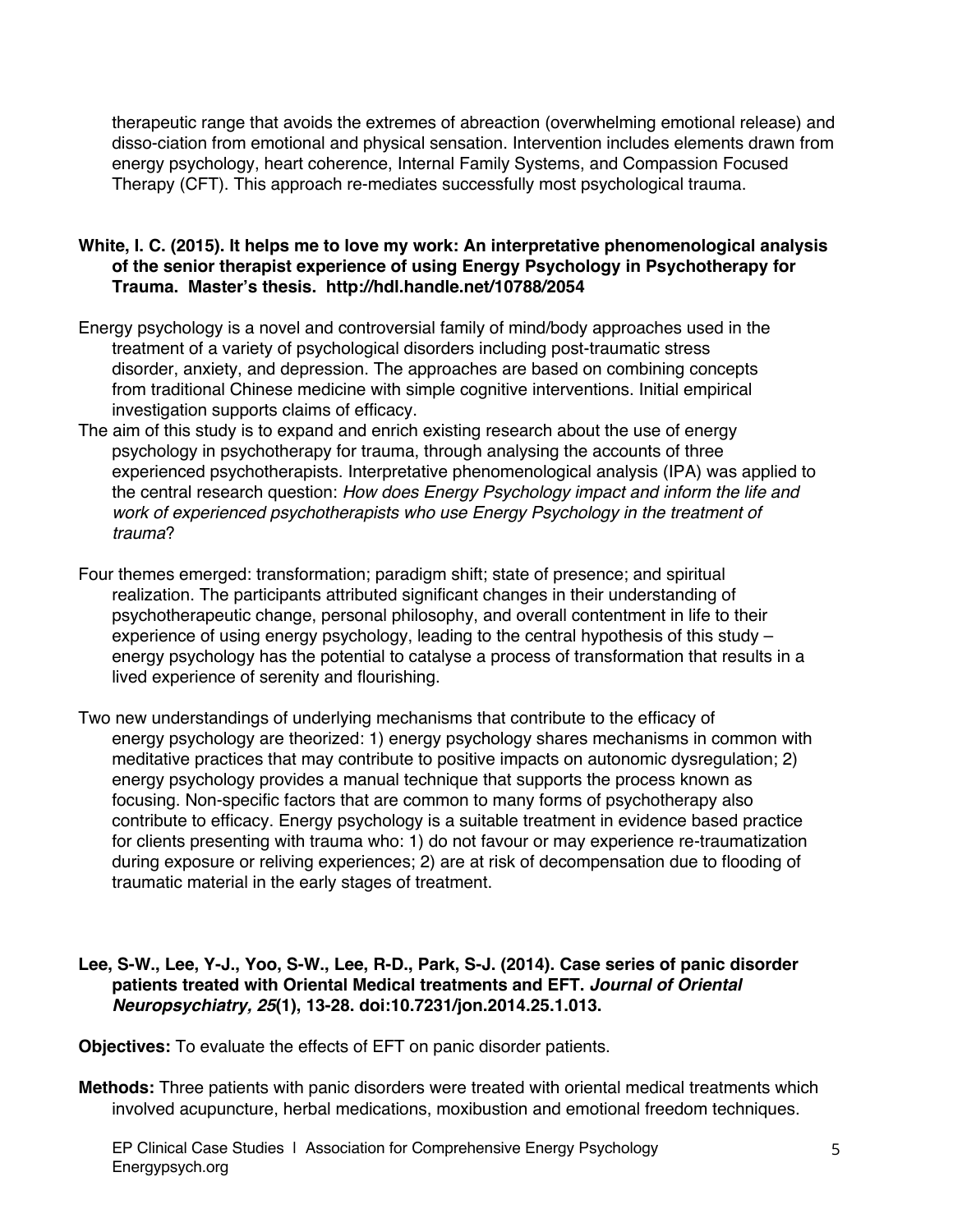Participants were diagnosed with panic disorder using the criteria of the Diagnostic and Statistical Manual (DSM-IV), and assessed with the Panic Disorder Severity Scale (PDSS), Visual Analogue Scale (VAS), Beck Depression Inventory (BDI), and the Beck Anxiety Inventory (BAI) upon admission and discharge.

- **Results:** After treatment, both physical and psychological symptoms decreased.
- **Conclusions:** This study suggested that EFT is an effective method for treating patients with panic disorders.
- **Sheldon, T., (2014). Psychological intervention including emotional freedom techniques for an adult with motor vehicle accident related posttraumatic stress disorder: A case study.**  *Curr. Res. Psychol., 5***: 40-63. http://thescipub.com/abstract/10.3844/crpsp.2014.40.63**
- Posttraumatic Stress Disorder (PTSD) is a significant public health concern and can have long- term emotional, social and financial consequences for individuals and society. Lifetime prevalence in the general population is estimated at 8% and rates of exposure to Post- Traumatic Events (PTE) indicate approximately 50 to 65% have been exposed to at least one PTE in their lives. This indicates that approximately 15 to 25% of people exposed may also have a diagnosis of PTSD at some time in their life. It is therefore paramount that sufferers receive effective treatment. A case of successful treatment using Emotional Freedom Technique (EFT) combined with more conventional psychological treatment for a woman, DS, suffering from acute PTSD with travel anxiety post a motor vehicle accident is presented. The client's progress was evaluated at baseline and post treatment. After six sessions, over an eight week period, improvements were noted on all identified goals and on all assessment tools such that at post treatment DS no longer met the criteria for PTSD. The case highlights the utility of single case designs to evaluate the clinical decisions made in selection of treatment of PTSD. Theoretical implications of this study are discussed and an evaluation of using EFT in this case is provided.

#### **Aung, S., Fay, H., Hobbs, R. (2013). Traditional Chinese medicine as a basis for treating psychiatric disorders: A review of theory with illustrative cases.** *Medical Acupuncture, 25***(6): 398-406.**

- **Background:** Integrative medicine is becoming increasingly accepted in the global scheme of health care. Traditional Chinese Medicine (TCM) is often included among integrative medicine modalities.
- **Objective:** This article provides a background for integration of acupuncture and other TCM-derived approaches to managing psychiatric conditions.
- **Methods:** Classical theories of TCM that pertain to psychiatric conditions are reviewed, focusing on concepts of energetic imbalance, the implications of mind-body-spirit connections, and treatment strategies that involve TCM modalities. An example of correlation between TCM patterns of disharmony and the Western diagnosis of generalized anxiety disorder (GAD) is given, along with an illustrative case in which counseling, medications, and acupuncture were combined in treatment. TCM principles are incorporated in certain energy psychology modalities, such as Emotional Freedom Technique (EFT). A case is presented demonstrating the integration of energy psychology with acupuncture, Qigong and hypnosis as an avenue for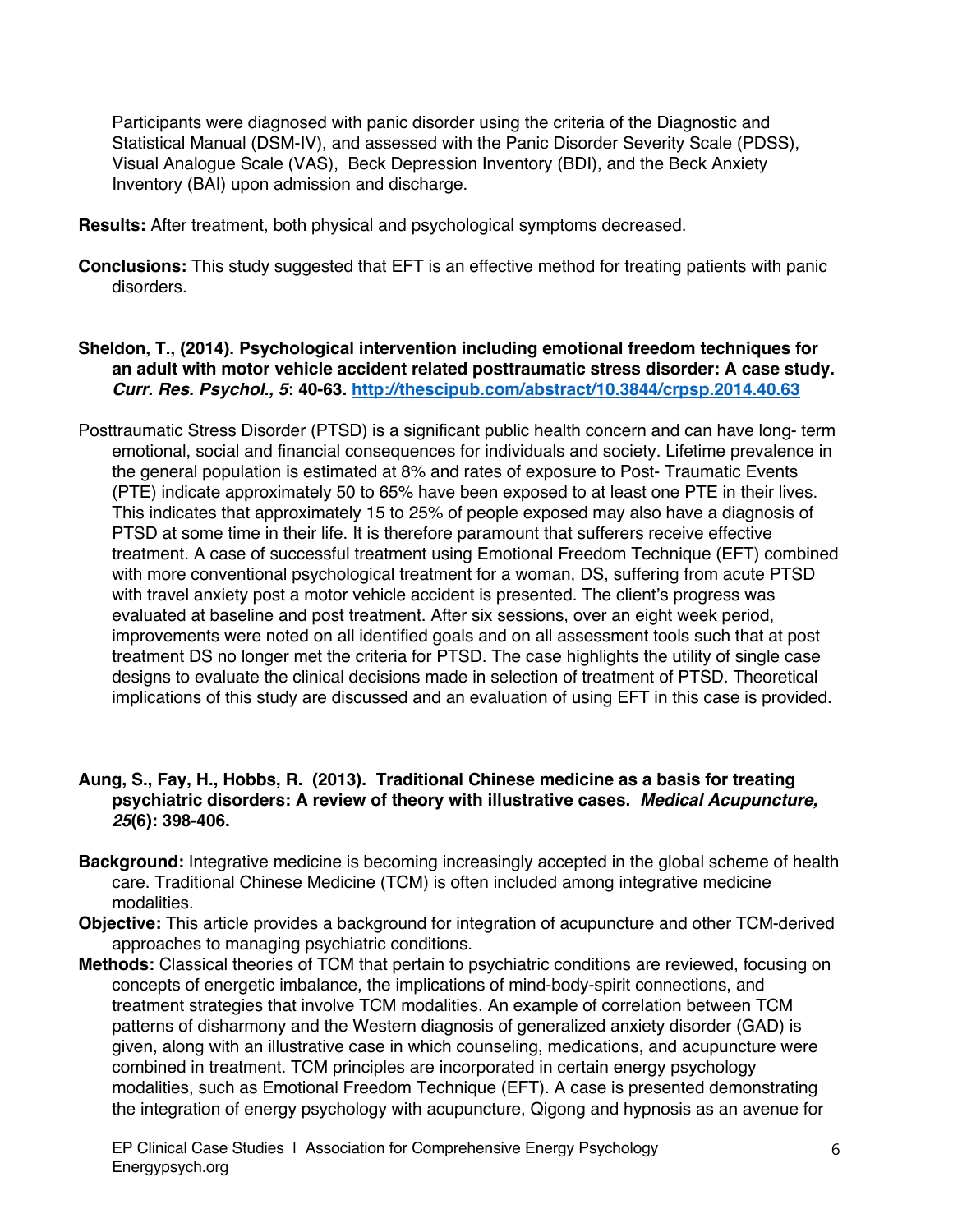releasing pathogenic emotions. In classical TCM theory, assessing and treating spiritual disharmonies is fundamental for dealing with emotional disorders. Practical application in a clinical case is described.

**Conclusions:** TCM offers a cogent theoretical basis for assessing and clinically managing patients presenting with mental health issues. TCM principles integrate well with other systems, including Western medicine.

## **Kim, S-J., Ryu, C-G., Cho, A-R., Seo, J-H., Kim, J-N., Sung, W-Y., & Park, J-H. (2012). A case report of a somatization disorder patient with histrionic personality disorder.** *Journal of Oriental Neuropsychiatry, 23***(2), 85-98. doi:10.7231/JON.2012.23.2.085**

- **Objectives:** The histrionic personality disorder (HPD) is characterized by a pattern of excessive emotion and attention-seeking, including seductive behavior. HPD is closely related to somatization disorder, which is characterized by various physical symptoms that have no pathological manifestation. This report is on the case of 55 year old woman with HPD, and suffering from various physical symptoms that coincide with the DSM-IV diagnostic criteria for somatization disorder.
- **Methods:** The patient was treated with oriental medical treatments (acupuncture, moxibustion, cupping therapy, and herbal medications), clinical hynotherapy, and emotional freedom techniques. The effects of treatment were measured by VAS.
- **Results:** Chest pain was improved by hynotherapy and oriental medical treatments. The patient's pantalgia and abdominal discomfort were controlled effectively by emotional freedom techniques.
- **Conclusions:** This result suggests that EFT might be effective for the defensive and dependent somatization disorder patient with HPD.

## **Mason, E. (2012). Energy psychology and psychotherapy: A study of the use of energy psychology in psychotherapy practice.** *Counselling and Psychotherapy Research, September, 12***(3), 224-232. http://dx.doi.org/10.1080/14733145.2012.657208**

The aim of the study was to increase understanding of how energy psychology informs and affects counselling/ psychotherapy practice. By undertaking phenomenological interviews with experienced clinicians, the aim was to enrich and expand on the scientific approaches to energy psychology research. Method: This research is based on in-depth semi- structured interviews using interpretative phenomenological analysis (IPA). Five experienced psychotherapists who are also practitioners of energy psychology were interviewed. Findings: Four main themes emerged from the analysis: energy psychology as a potent intervention that facilitates shifts in emotions, cognitions, behaviours and physiology; the safety of energy psychology techniques; the role of the therapeutic relationship when using energy psychology techniques; and the challenges of integrating energy psychology into the work context, highlighting the need for more complex, systemic models to understand how people experience distress and how change is facilitated. Conclusion: Overall, participants in this study found energy psychology to be a valuable supplement to counselling and psychotherapy. The implications for current practice are discussed.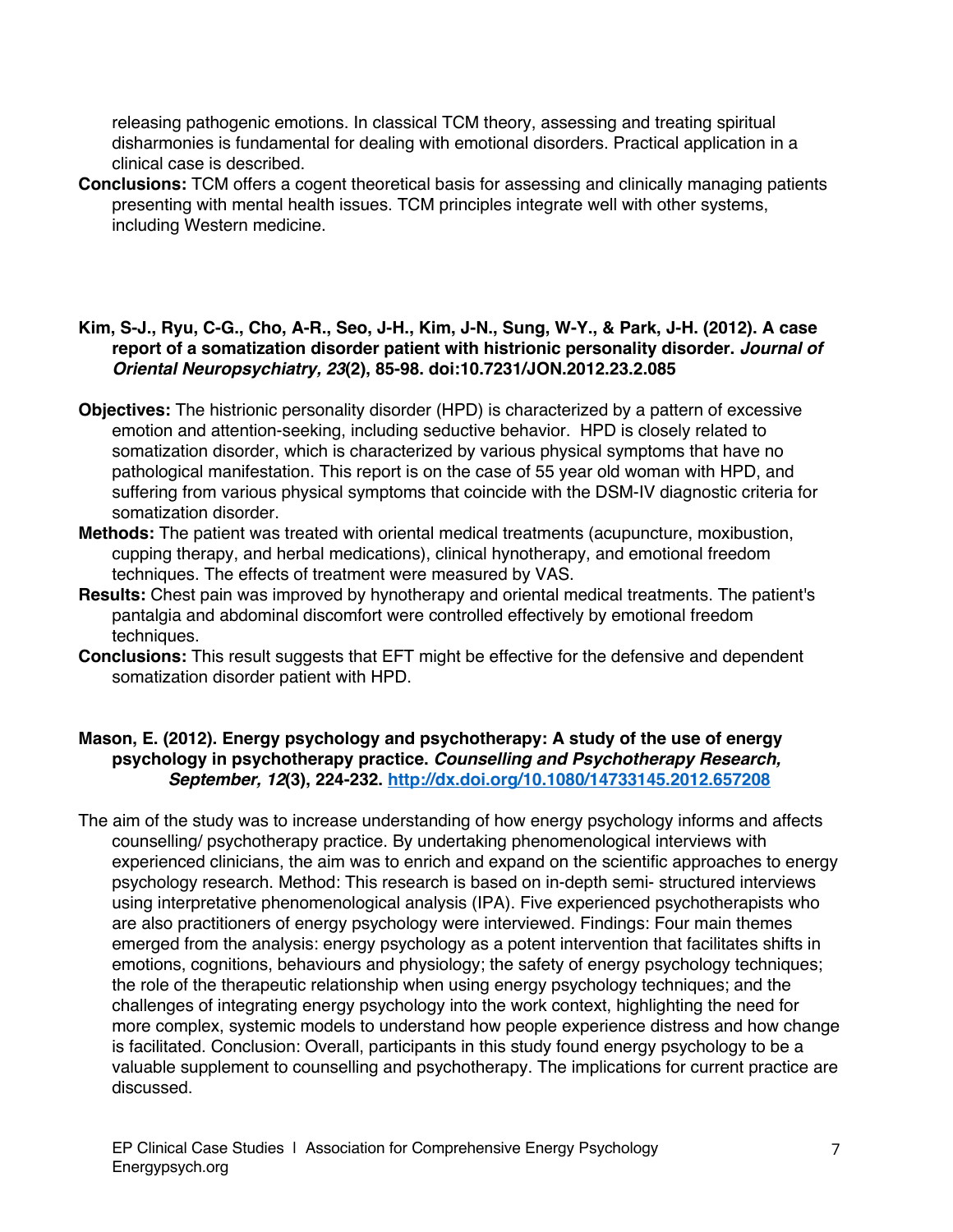#### **McCallion, F. (2012). Emotional freedom techniques for dyslexia: A case study***. Energy Psychology Journal, 4***(2). doi: 10.9769.EPJ.2012.4.2.FM**

Dyslexia is a developmental condition, often inherited, that interferes with the acquisition and processing of written language. Sequencing issues, disorientation, and emotional issues can all be successfully treated separately. This case study details the use of Emotional Freedom Techniques (EFT) to address these issues separately with a single client over 3 connected sessions: addressing 2 specific events concerning teachers, prebirth issues, and the birth process, respectively. By the end of the 3 sessions, the client was able to read easily and fluently, sequence, and understand sequences. The disorientation associated with her dyslexia had reduced to the point where it was no longer an issue. Whether this formula can be applied to all people with dyslexia, however, is not clear and requires further study.

## **Rotheram, M., Maynard, I., Thomas, O. Bawden, M. & Francis, L. (2012). Preliminary evidence for the treatment of Type 1 'Yips': The efficacy of the Emotional Freedom Techniques.**  *The Sports Psychologist, 26***, 551-570.**

This study explored whether a meridian-based intervention termed the Emotional Freedom Techniques (EFT) could reduce Type I 'yips' symptoms. EFT was applied to a single figure handicap golfer in an attempt to overcome the performance decrements the player had suffered. The participant underwent four 2-hr sessions of EFT. The EFT involved the stimulation of various acupuncture points on the body. The appropriate acupuncture points were tapped while the participant was tuned into the perceived psychological causes (significant life event) associated with his 'yips' experience. Dependent variables included: visual inspection of the 'yips', putting success rate and motion analysis data. Improvements in 'yips' symptoms occurred across all dependent measures. Social validation data also illustrated that these improvements transferred to the competitive situation on the golf course. It is possible that significant life events may be a causal factor in the 'yips' experience and that EFT may be an effective treatment for the 'yips' condition.

## **Burk, L. (2010). Single session EFT (Emotional Freedom Techniques) for stress-related symptoms after motor vehicle accidents.** *Energy Psychology: Theory, Research, & Treatment, 2***(1), 65-72.**

Motor vehicle accidents (MVA) are a common cause of posttraumatic stress disorder (PTSD). Energy psychology (EP) approaches such as EFT (Emotional Freedom Techniques) are a new form of exposure therapy used to treat PTSD from a variety of different causes. These techniques provide an attractive alternative to more well-established approaches such as cognitive behavioral therapy because of their potential for accelerated healing similar to what has been demonstrated with eye movement desensitization and reprocessing. There are only a few reports in the literature of the use of EP for the treatment of PTSD resulting from MVA. This clinical report presents 3 case histories documenting the use of single-session EFT for the treatment of acute psychological trauma immediately after a car accident, urticaria as a component of acute stress disorder 2 weeks after a car accident, and PTSD and whiplash syndrome 11 months after a car accident. These cases are discussed in the context of a review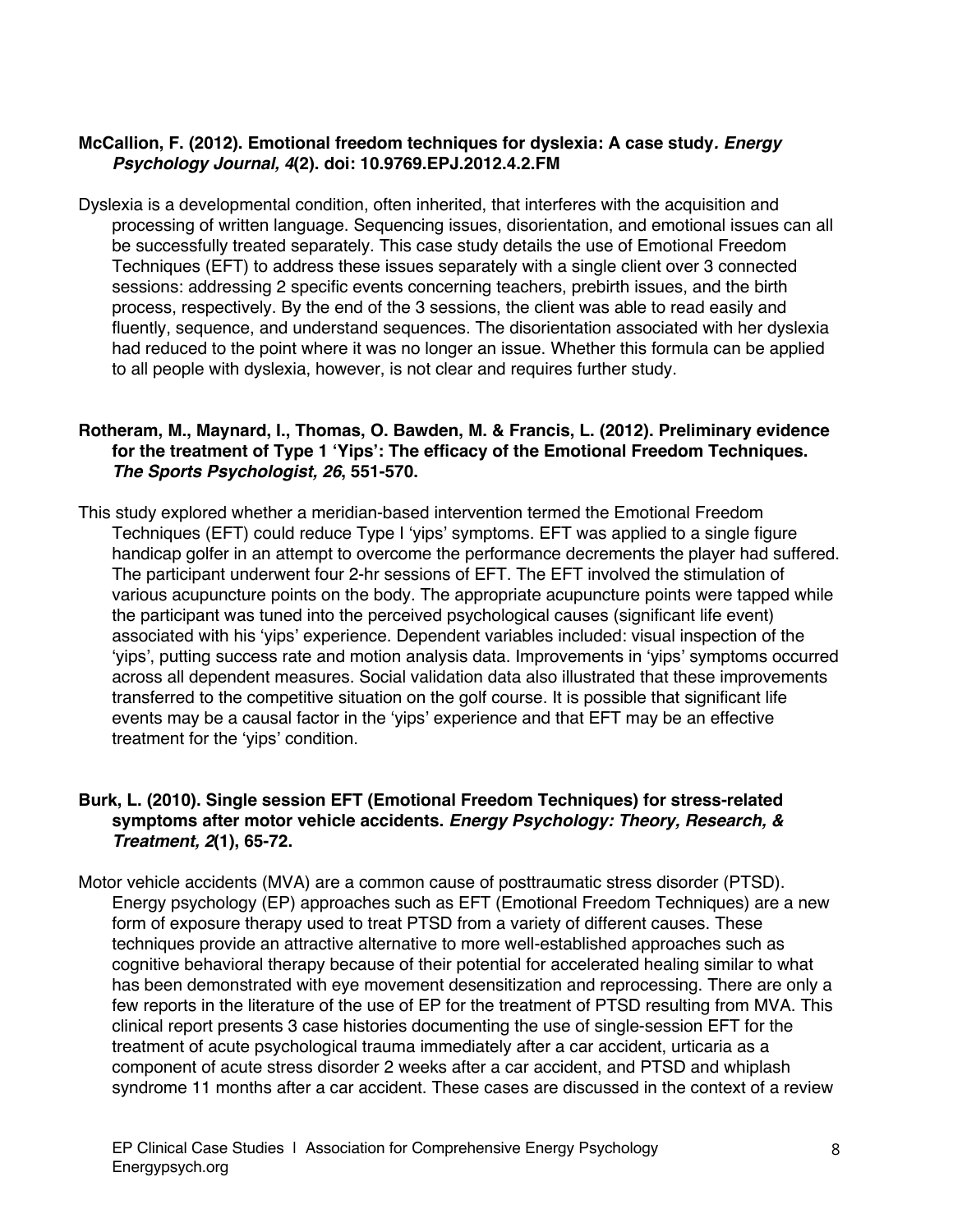of the current literature on PTSD after MVA and are followed by recommendations for future research.

## **Stone, B., Leyden, L., Fellows, B. (2010). Energy Psychology Treatment for Orphan Heads of Households in Rwanda: An Observational Study.** *Energy Psychology: Theory, Research, & Treatment, 2***(2), p 31-38.**

A team of four energy therapy practitioners visited Rwanda in September of 2009 to conduct trauma remediation programs with two groups of orphan genocide survivors with complex posttraumatic stress disorder (PTSD) symptoms. Results from interventions with the first group were reported earlier (Stone, Leyden, & Fellows, 2009). This paper reports results from the second group composed of Orphan Head of Households. A multi-modal intervention using three energy psychology methods (TAT, TFT, and EFT) was used, with techniques employed based on participant needs. Interventions were performed on two consecutive workshop days followed by two days of field visits with students. Data were collected using the Child Report of Posttraumatic Stress (CROPS) to measure pre- and post-intervention results, using a timeseries, repeated measures design.  $N = 28$  orphans with clinical PTSD scores completed a pretest. Of these, 10 (34%) completed posttest assessments after one week, three months, and six months, and all analysis was done on this group. They demonstrated an average reduction in symptoms of 37.3% ( $p < .005$ ). Four of the ten students (40%) dropped below the clinical cutoff point for PTSD at the six month follow-up. These results are consistent with other published reports of the efficacy of energy psychology in remediating PTSD symptoms.

#### **Craig, G., Bach, D., Groesbeck, G., & Benor, D. (2009). Emotional Freedom Techniques (EFT) for traumatic brain injury.** *International Journal of Healing and Caring, 9***(2), 1-12.**

This article describes the resolution in one session of several residual symptoms following severe Traumatic Brain Injury (TBI) six years earlier in a 51 year-old woman. The intervention was Emotional Freedom Techniques (EFT). Mind Mirror electroencephalogram (EEG) monitoring during EFT sessions revealed increasing patterns of relaxation and centeredness as the treatment progressed. Implications for further research and for assessment and treatment of wartime TBI, PTSD and depression are discussed.

## **Dinter, I. (2009). Working With Military Service Members and Veterans: A Field Report of Obstacles and Opportunities.** *Energy Psychology: Theory, Research, & Treatment, 1***(1), 89-92.**

The first few moments of an encounter with a veteran may be crucial in establishing a therapeutic alliance. A posture of respect and acknowledgment of their service provides a good start. Political observations should be avoided. Many service members identify with the archetypal warrior, laying down their lives to protect others and have a sense of betrayal that their purpose has been interrupted. They are often reluctant to talk about their experiences, or engage with a mental health practitioner, because of similar past experiences that did not bring relief. EFT is useful in this context because it can be used without the veteran describing the emotionally triggering event. Veterans may experience these as real, present-time events, not as memories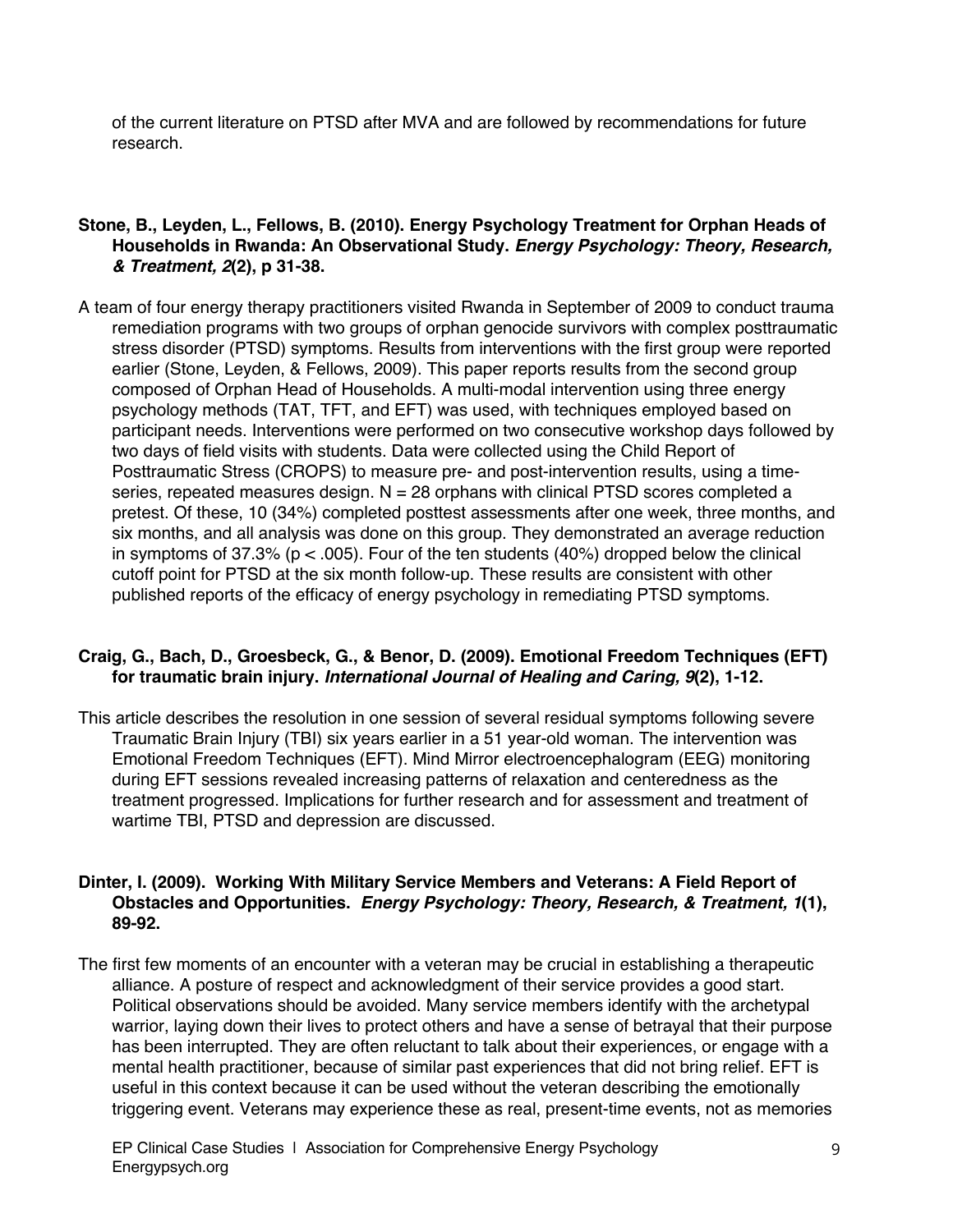distant in time. Service members may also be afraid that their mental health symptoms may make them appear weak to their comrades and superiors, potentially damaging their careers. Symptoms like flashbacks and nightmares often occur when healthcare providers are unavailable, and a portable self-help method like EFT is useful at such times. EFT also provides a coping technique to families of service providers and improves resilience. Successful implementation in a military culture requires sensitivity to these issues.

## **Lee, J-W., Cha, H-J., Seo, Y-M., Seo, D-W., & Park, S-J. (2009). A case report of Schizophreniform Disorder treated by Oriental Medical Treatment and Emotional Freedom Techniques.** *Journal of Oriental Neuropsychiatry. 20***(2), 207-216.**

- **Objective:** Schizophreniform Disorder can be regarded as pre-stage of Schizophrenia, which is known as one of the most common mental health disorders. Many studies have shown that treatment of Schizophrenia with antipsychotic drugs has many side effects such as EPS (extrapyramidal symptoms), and recently it has been found that even non-antipsychotics have side effects such as weight gain. This clinical case report investigated the therapeutic effects of Oriental Medicine in Schizophreniform Disorder, and in reducing the side effects of Western medicine.
- **Methods**: We treated the patient diagnosed with Schizophreniform Disorder, whose chief complaint was auditory hallucination, with herbal medicine and acupuncture. Improvement in her clinical symptoms were recorded daily. We also used Emotional Freedom Techniques to control her anxiety.
- **Results**: Auditory hallucination and extrapyramidal symptoms such as tremor disappeared. The patient's anxiety was controlled by Emotional Freedom Techniques effectively.
- **Conclusions:** From the above results, we conclude that Oriental Medical treatment may be effective in treating clinical symptoms of Schizophreniform Disorder, as well as in reducing the side effects of Western medicine.

## **Lubin, H., Schneider, T. (2009). Change Is Possible: EFT (Emotional Freedom Techniques) with Life-Sentence and Veteran Prisoners at San Quentin State Prison.** *Energy Psychology: Theory, Research, & Treatment, 1***(1), 83-88.**

Counseling with prisoners presents unique challenges and opportunities. For the past seven years, a project called "Change Is Possible" has offered EFT (Emotional Freedom Techniques) counseling to life sentence and war veteran inmates through the education department of San Quentin State Prison in California. Prisoners receive a series of five sessions from an EFT practitioner, with a three session supplement one month later. Emotionally-triggering events, and the degree of intensity associated with them, are self-identified before and after EFT. Underlying core beliefs and values are also identified. In this report, the EFT protocol and considerations specific to this population are discussed. Prisoner statements are included, to reveal self-reported changes in their impulse control, intensity of reaction to triggers, somatic symptomatology, sense of personal responsibility, and positive engagement in the prison community. Future research is outlined, including working within the requirements specific to a prison population in a manner that permits the collection of empirical data.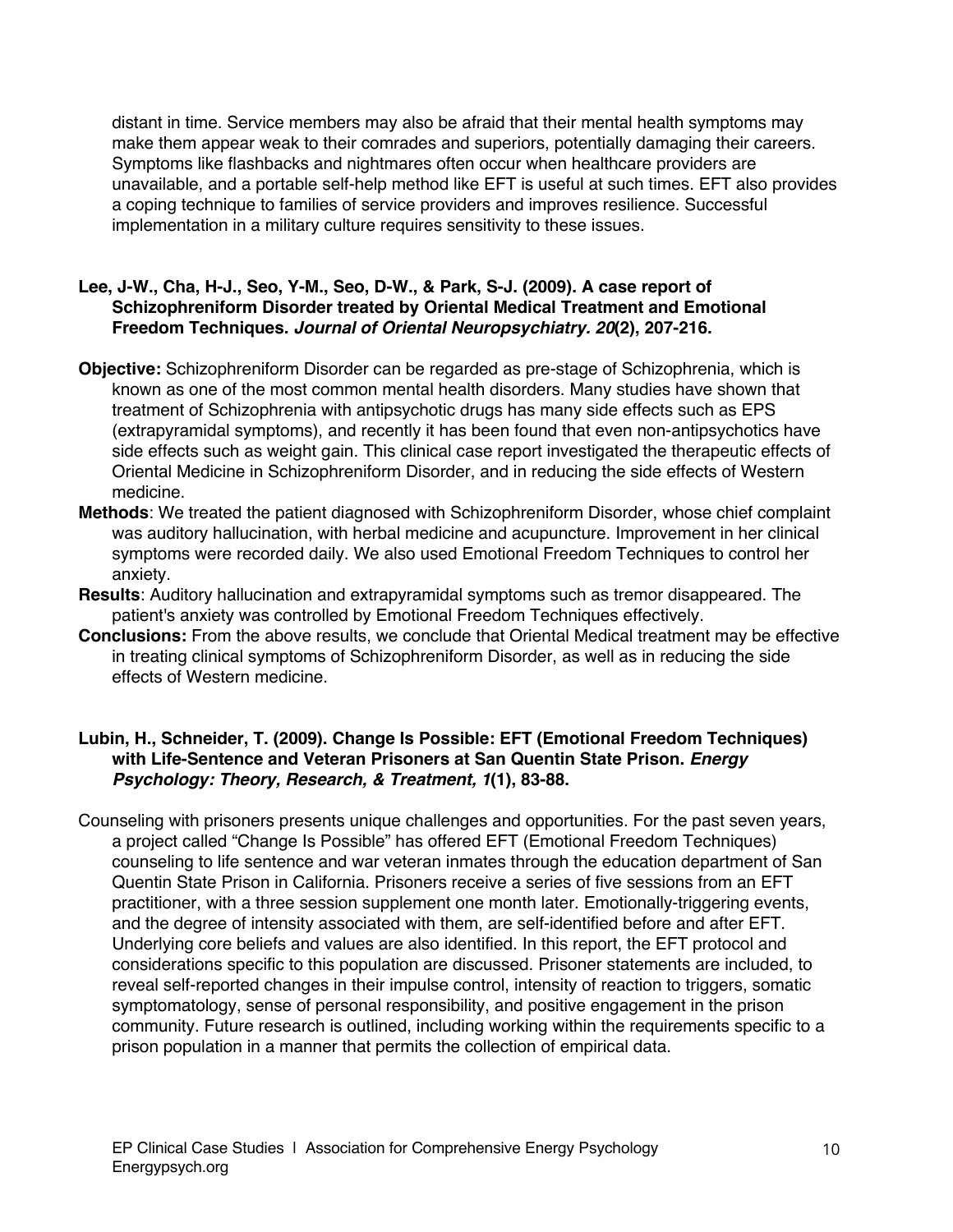## **Mitchell, M. (2009). Emotional Freedom Techniques.** *The Practising Midwife***, 12(7), 12-14.**

- A significant number of the population use complementary therapies to support health and wellbeing, as well as during times of ill health (Ernst and White 2000). Women are by far the greatest consumers of complementary and alternative medicine (CAM), and there is some suggestion that its use is increased in pregnancy and childbirth (Ranzini et al 2001), although there are no large-scale studies to support this. It is essential, therefore, that midwives should be informed about complementary therapies that women may access, and appreciate women's desire to choose approaches that are perceived as supportive and beneficial.
- One route that pregnant women may choose to investigate is emotional freedom techniques (EFT). Although currently a little known therapy, as someone who has recently undertaken training I believe that it is likely to grow in popularity. Here, I aim to provide an overview of the beliefs and techniques of EFT and discuss its potential use in pregnancy and childbirth.

## **Schulz, K. (2009). Integrating Energy Psychology into Treatment for Adult Survivors of Childhood Sexual Abuse.** *Energy Psychology: Theory, Research, & Treatment***, 1(1), 15- 22.**

This study evaluated the experiences of 12 therapists who integrated energy psychology (EP) into their treatments for adult survivors of childhood sexual abuse. Participants completed an online survey and the qualitative data was analyzed using the Constant Comparative method. Seven categories containing 16 themes emerged as a result of this analysis. The categories included: (1) Learning about EP; (2) diagnosis and treatment of adult CSA using EP; (3) treatment effectiveness of EP; (4) relating to clients from an EP perspective; (5) resistance to EP; (6) the evolution of EP; and (7) therapists' experiences and attitudes about EP. These themes are compared and contrasted with existing literature. Clinical implications are discussed, as well as suggestions for future research. The results provide guidelines for therapists considering incorporating these techniques into their practices.

## **Stone, B., Leyden, L., Fellows, B. (2009). Energy Psychology Treatment for Posttraumatic Stress in Genocide Survivors in a Rwandan Orphanage: A Pilot Investigation.** *Energy Psychology: Theory, Research, & Treatment***, 1(1), 73-82.**

A team of four energy therapy practitioners visited Rwanda in September of 2009 to conduct trauma remediation programs with orphan genocide survivors with complex posttraumatic stress disorder (PTSD). The program consisted of holistic, multi-dimensional rapport-building exercises, followed by an intervention using Thought Field Therapy (TFT). Interventions were performed on three consecutive days. Data were collected using the Child Report of Posttraumatic Stress (CROPS) to measure pre- and post-intervention results, using a time-series, repeated measures design.  $N = 48$  orphans at the Remera Mbogo Residential High School Orphanage with clinical PTSD scores completed a pretest. Of these, 34 (7\_%) completed a post- test assessment. They demonstrated an average reduction in symptoms of  $8.8\%$  (p < .00\_). Seven students (2\_%) dropped below the clini- cal cutoff point for PTSD, with average score reductions of 53.7% ( $p < 0.0$ ). Follow-ups are planned, to determine if participant gains hold over time. Directions for future research arising out of data gathered in this pilot study are discussed.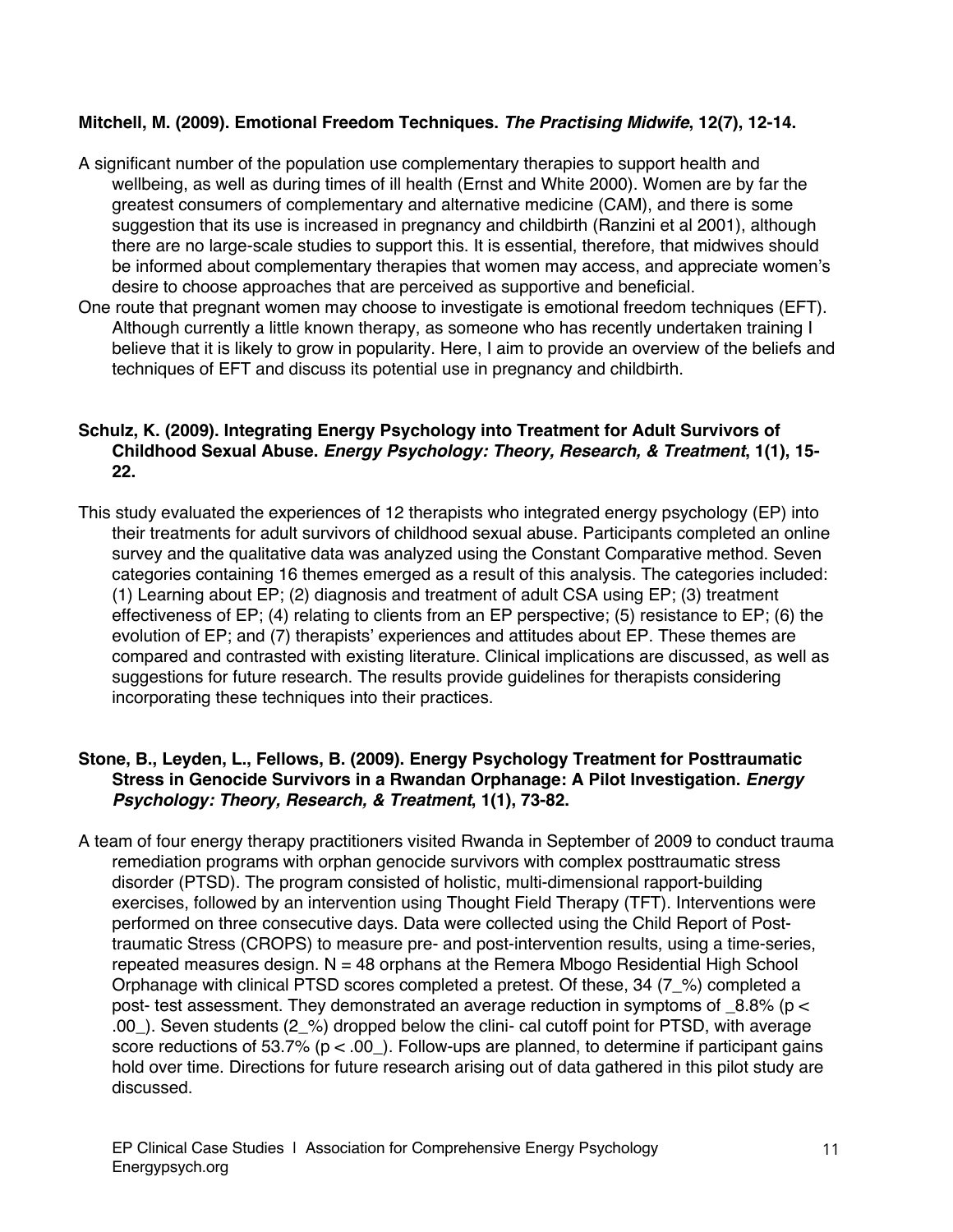- **Swack, J. (2009). Elimination of Post Traumatic Stress Disorder (PTSD) and other psychiatric symptoms in a disabled Vietnam veteran with traumatic brain injuries (TBI) in just six sessions using Healing from the Body Level Up methodology, an energy psychology approach.** *International Journal of Healing and Caring, 9***(3).**
- Increasing numbers of returning veterans and veterans of previous conflicts are being diagnosed with depression, anxiety, post traumatic stress disorder (PTSD), and other psychological problems caused by military service. It is important to develop brief and effective treatment methods to facilitate reentry into civilian life. Energy psychology techniques have been found effective for rapidly treating trauma. This case study describes the results of treatment of a Vietnam Veteran for PTSD and other psychiatric symptoms with Healing from the Body Level Up (HBLUTM) methodology, an approach from the field of Energy Psychology. The patient, a Navy Seal, sustained a bullet wound to the skull in Vietnam, and later sustained separate, severe injuries to the brain requiring four rounds of surgery 1990 - 1994. The Veteran's administration diagnosed him 100% disabled. His symptoms were assessed using the SA-45, a well-validated instrument for measuring anxiety, depression, obsessive-compulsive behavior, phobic anxiety, hostility, interpersonal sensitivity, paranoia, psychosis, and somatization; and the PCL-M, the military assessment for PTSD. Testing was done just prior to treatment and 2 months post-treatment. After three double sessions over a period of three months, he demonstrated complete recovery from PTSD and a return to normalcy in all nine areas of formal psychological test evaluation.

#### **Chun, Y-H., & Kim, B-K. (2008) A case study of Tourette's Syndrome with adjunct neurofeedback treatment.** *Journal of Oriental Neuropsychiatry, 19(***3), 277-288.**

The subject was a 13 year old boy diagnosed 5 years previously with Tourette's syndrome, in addition to a vocal tic and a motor tic. The course of treatment included Korean herbal medicine, 8-constitution acupuncture, Chimsband electromagnetic conductive strips, neurofeedback, and EFT therapy. Pre-post measures were obtained using the Yale Global Tic Severity Scale (YGTSS). After a course of treatment lasting 9 months, his YGTSS score went from 119 to 38, indicating clinical improvement of his tic symptoms. We believe that Korean herbal medicine and neurofeedback were particularly effective, especially SMR beta training. While EFT assisted the patient's recovery, its application was time-consuming. Improvement was also found using the Cans 3000. We believe that Tourette's requires extensive courses of treatment, and do not predict success from brief protocols.

#### **Diepold, J. H., Jr., & Goldstein, D. (2008). Thought field therapy and QEEG changes in the treatment of trauma: A case study.** *Traumatology, 15***, 85-93. doi:10.1177/1534765608325304**

As identified by quantitative electroencephalography, statistically abnormal brain wave patterns were observed when a person thought about a trauma when compared with thinking about a neutral (baseline) event. Reassessment of brain wave patterns (to the traumatic memory) immediately after thought field therapy diagnosis and treatment revealed that the previous abnormal pattern was altered and was no longer statistically abnormal. An 18-month follow-up indicated that the patient continued to be free of all emotional upset regarding the treated trauma. This case study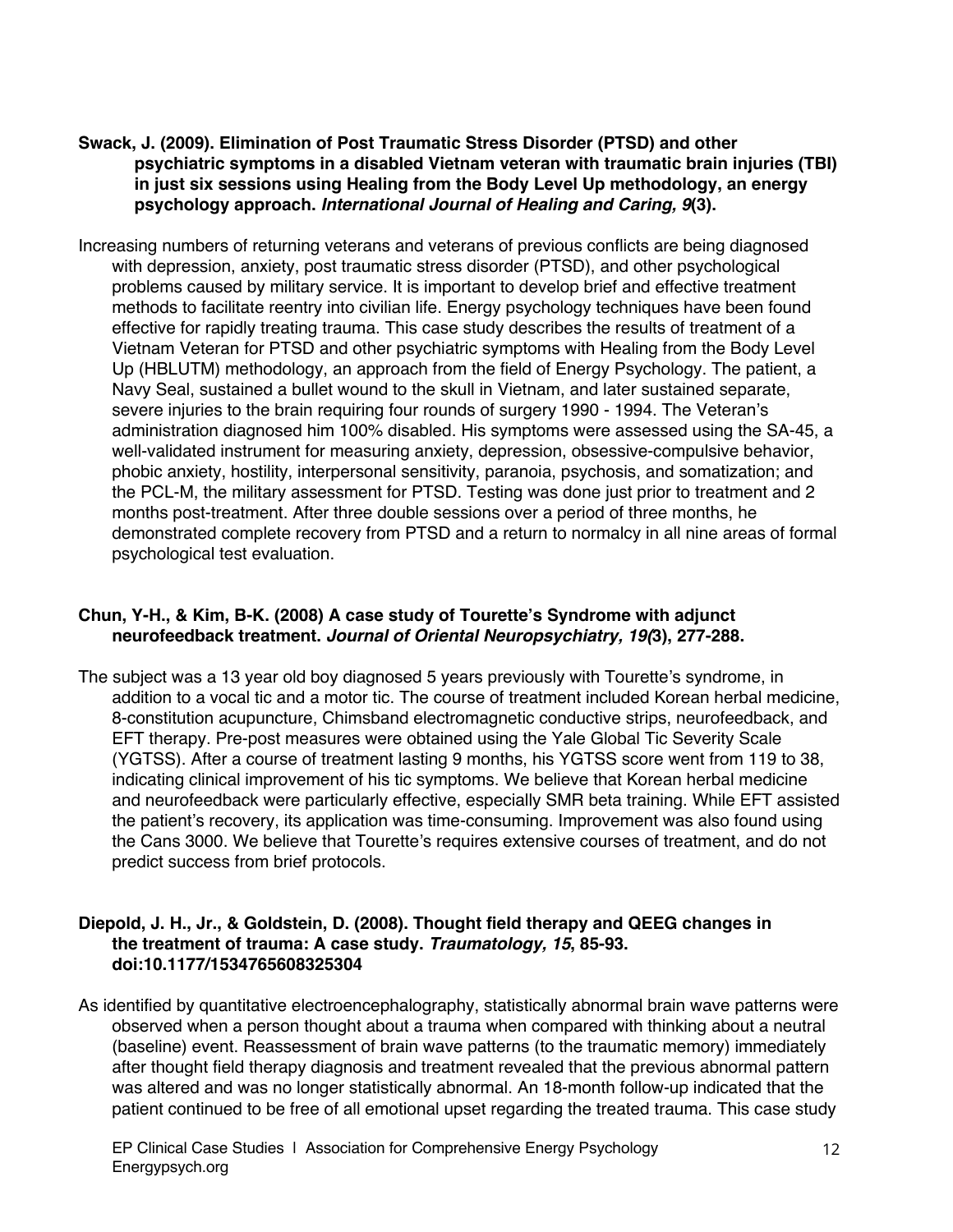supports the concept that trauma-based negative emotions do have a correlated and measurable abnormal energetic effect. In addition, this study objectively identified an immediate energetic change after thought field therapy in the direction of normalcy and health, which has persisted.

## **Dinter, I. (2008). Veterans: Finding their way home with EFT. An observational study.**  *International Journal of Healing and Caring, 8***(3).**

Helping Veterans heal from the trauma of war has been a journey into a spiritual place that I might not have been able to reach otherwise. I am filled with gratitude for every soldier who has allowed me to get an insight into his or her world. These are my most amazing mentors who are giving me their loving trust and support to continue this journey. As a life coach, specializing in Emotional Freedom Techniques (EFT), I have been blessed and honored to help many Veterans heal from their trauma of war. I have worked with US Marines who, even after 40 years, still can't find forgiveness for what happened in Vietnam. I have helped Veterans from most recent wars who have relived their nightmares of horror, overwhelm and danger every night. EFT4Vets, the training program for practitioners I have developed, understands PTSD symptoms as symptoms of the soul. It offers an integrated program for practitioners that will enable the EFT coach to assist the Veterans on the physical, mental, emotional, relational and soul levels. This program honors the transformational effect that using EFT for helping Veterans to release PTSD symptoms can have on the practitioner as well as the Veteran. Building rapportand trust between the practitioner and the client before the work together begins is an integral part of the training, and so is the thorough teaching of specific applications and techniques of EFT for Veterans through presentation, demonstration and practice.

#### **McCarty, W. A., (2008). Clinical story of a 6-year-old boy's eating phobia: An integrated approach utilizing prenatal and perinatal psychology with energy psychology's Emotional Freedom Technique (EFT) in a surrogate nonlocal application.** *Journal of Prenatal & Perinatal Psychology & Health, 21***(2), 117-139.**

This article presents a clinical story of a one-session therapeutic intervention for a young boy's lifelong eating phobia as an example of an integrated therapeutic approach utilizing prenatal and perinatal psychology (PPN) understanding of early experiences as potential origins for life patterns and an energy psychology healing modality intervention—emotional freedom technique (EFT). Key principles of the Integrated Model and corresponding elements of an integrated therapeutic approach are presented. The session took place without the child present. Nonlocal intuitive perception, mind-to-mind communication, and a nonlocal application of EFT are discussed as integral aspects of the therapeutic approach.

## **Scott, J. (2008). Emotional freedom technique: Energy psychology integration in the workplace setting.** *Counselling at Work. Winter, 9***, 9-12.**

This article discusses the application of one of the energy psychology (EP) methods, emotional freedom technique (EFT), in the workplace setting. As the trauma support group manager for trains, working in the London Underground counselling and trauma service, I have integrated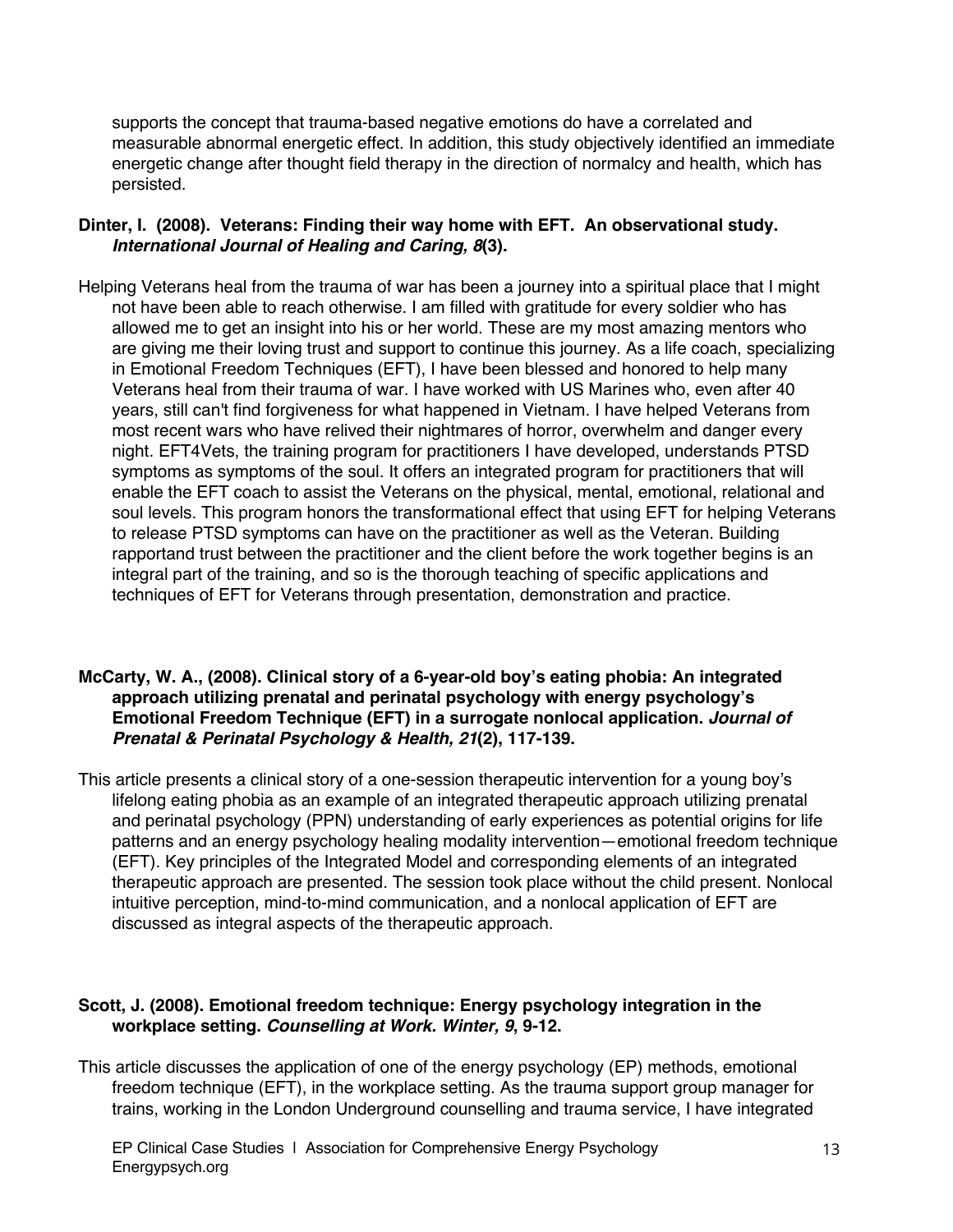EFT into my counselling practice with traumatised members of Transport for London (TfL); trauma volunteer training; support of colleagues in the workplace and in my own self-support and self-supervision processes. My interest in EFT developed through my wish to understand and learn an approach that appeared to offer a simple and effective way of reducing the impact of pain, distress and trauma on individuals. I found the technique to be simple and easy to learn and teach, easy to apply and for those individuals who like EFT, it can be experienced as life changing. I will be drawing on examples of EFT application in a variety of situations in this article.

## **Seo, J-H., Kang, H-Sun., Kim, Ja-Y., Sung, W-Y., Na, Y-J., & Kim, J-W. (2007). A case report of a patient with weakness of heart and gall bladder type somatization disorder induced by stress. J***ournal of Oriental Neuropsychiatry, 18***(3), 249-260.**

Clinicians note an increase in minor stress associated with somatization disorder. This clinical report describes a patient with somatization disorder induced by stress who was treated with a typical oriental medical protocol (herbal medicine and acupuncture) to reinforce the heart and gall bladder, in combination with EFT for psychological conditions. Symptom levels on the State Trait Anxiety Inventory and the Beck Depression Inventory were assessed before and after treatment. The results show that typical oriental medical treatments for reinforcing the weakness of heart and gall bladder meridians, in combination with EFT, are efficient in the treatment of somatization disorder.

## **Flint, G. A., Lammers, W., & Mitnick, D. G. (2006). Emotional Freedom Techniques: A safe treatment intervention for many trauma based issues.** *Journal of Aggression, Maltreatment & Trauma, 12***(1-2), 125-150**.

Callahan (1985) developed a procedure of tapping on acupressure points for treating mental problems. Craig and Fowlie (1995) modified Callahan's procedure to a simplified version called Emotional Freedom Techniques (EFT). EFT is easy to teach and is effective with symptoms of PTSD. This article presents EFT as an adjunct to the Critical Incident Stress Reduction debriefing procedures. The use of EFT in debriefings results in shorter and more thorough sessions. It often reduces the emotional pain of the debriefing. This paper provides complete instructions and safeguards for using EFT when debriefing in disaster situations and with other applications. Included are references for further reading and training.

## **Callahan, J. (2004). Using Thought Field Therapy® (TFT) to support and complement a medical treatment for cancer: A case history.** *The International Journal of Healing and Caring, 4***(3).**

"Tessa" was diagnosed with a stage four mixed small and large cell follicular non-Hodgkin's lymphoma at age 51. She was treated at Dr. Burzynski's clinic in Houston, Texas. Her treatment was supported by Thought Field Therapy® (TFT) procedures such as eliminating the trauma and anxiety associated with having cancer as well as treatments for Psychological Reversals (PR), which is assumed to promote greater bioenergy healing flow. Unpleasant side effects of necessary medications were also greatly reduced or eliminated with a treatment recently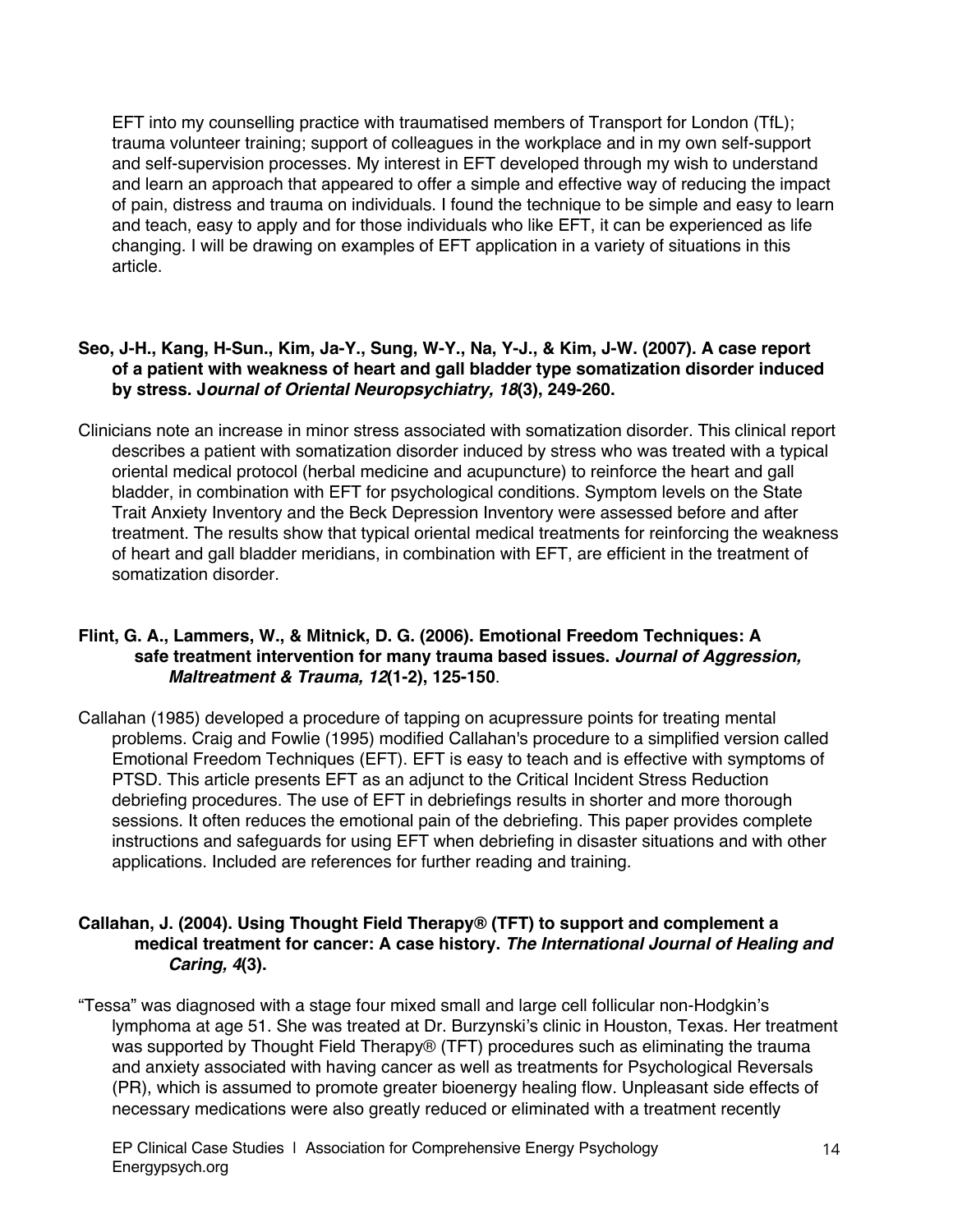developed by Dr. Callahan, who founded and developed TFT. The combined treatments were successful and she has been cancer free for a year and a half.

#### **Bray, R.L. (2003). Working through traumatic stress without the overwhelming responses.** *Journal of Aggression, Maltreatment and Trauma, 12,* **103-124.**

As a technique used in Traumatic Stress Response work, Thought Field Therapy (TFT) ends the overwhelming emotional and physical symptoms in a matter of moments, eliminates the overwhelming distress experienced and, in most cases, effects permanent change in that stimulus. TFT has applications across the entire range of traumatic stress responses from mild discomfort sensed somewhere in the background of consciousness to the completely demanding deluge of sensory overload resulting from horrifying life experiences. It works well within grief and bereavement models, brief intervention models of all types, and establishes symptom management necessary for long-term psychotherapy. The theory of TFT and several case examples are presented.

#### **Green, M. M. (2002). Six trauma imprints treated with combination Intervention: critical incident stress debriefing and Thought Field Therapy (TFT) or Emotional Freedom Techniques (EFT).** *Traumatology***, 8(1), 18-22.**

Green Cross Project volunteers in New York City describe a unique intervention which combines elements of Critical Incident Stress Debriefing (CISD) with Thought Field Therapy and Emotional Freedom Techniques. Six trauma imprints were identified and treated in a number of the clients. The combination treatments seemed to have a beneficial effect in alleviating the acute aspects of multiple traumas. Here are the stories of two Spanish speaking couples who were treated in unison by bilingual therapists two to three weeks after the attack on the World Trade Center.

## **Pignotti, M. & Steinberg, M. (2001). Heart rate variability as an outcome measure for Thought Field Therapy in clinical practice.** *J Clin Psychol, 57***(10):1193-206.**

The need for empirical, objective, clear, and practical outcome measures for therapy has long been recognized by clinicians and researchers. Pragmatic tools for objective determination of the efficacy of therapy have been scarce in clinical practice settings. Heart rate variability (HRV) is increasing in popularity for use in clinical settings as a measure of treatment success. Since HRV is stable and placebo-free, it has the potential to meet this need. Thirty-nine cases are presented from the clinical practices of the authors and three other clinicians where HRV was used as an outcome measure for Thought Field Therapy (TFT). The cases included TFT treatments which addressed a wide variety of problems including phobias, anxiety, trauma, depression, fatigue, attention deficit hyperactivity disorder, learning difficulties, compulsions, obsessions, eating disorders, anger, and physical pain. A lowering of subjective units of distress was in most cases related to an improvement in HRV.